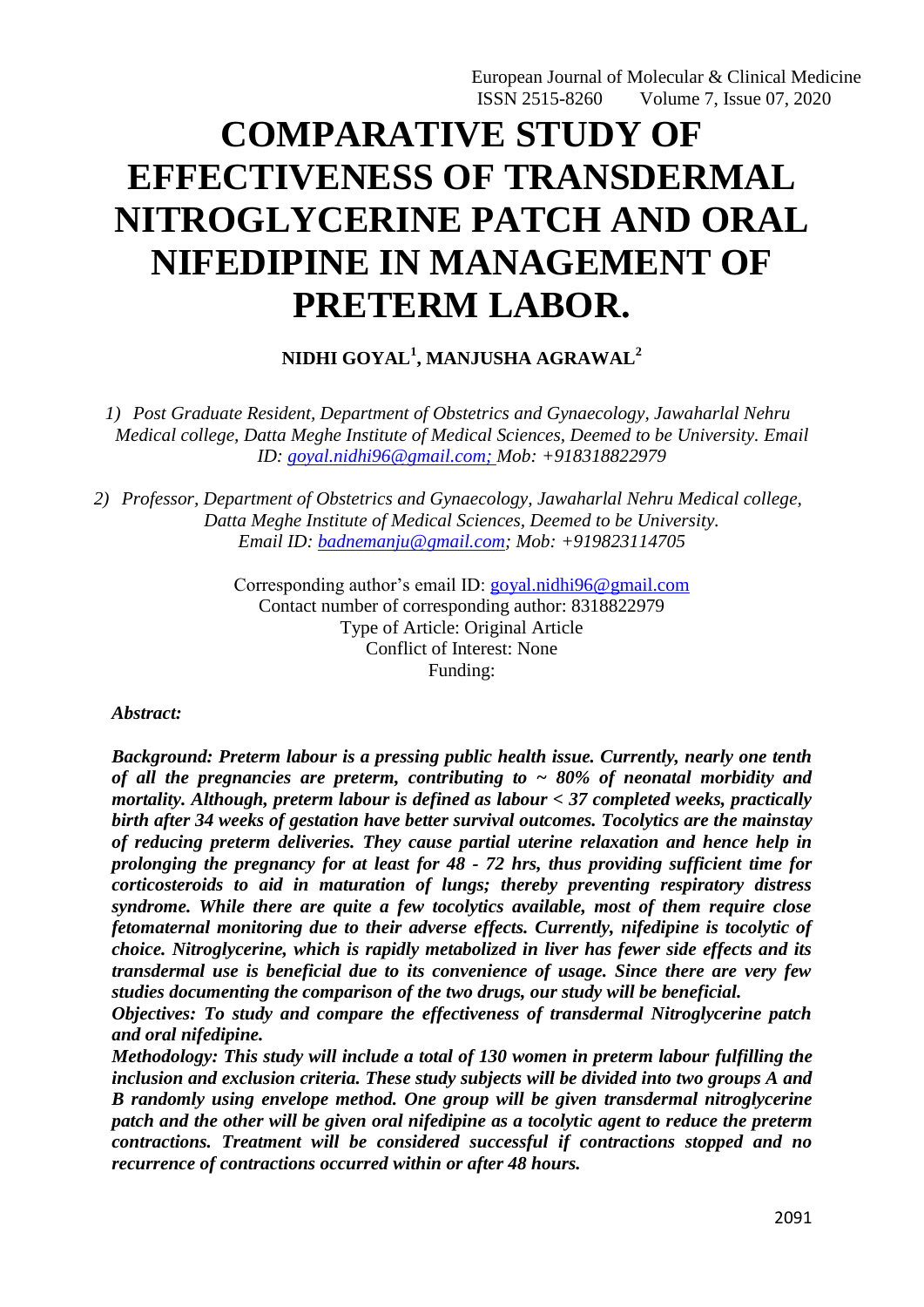European Journal of Molecular & Clinical Medicine ISSN 2515-8260 Volume 7, Issue 07, 2020

*Expected results: Transdermal Nitroglycerine patch is more effective than oral nifedipine in management of preterm labour.*

*Conclusion: Transdermal nitroglycerine patch is more effective in prolonging the pregnancy as compared to oral nifedipine with less adverse effects. Key words: preterm labour, transdermal nitroglycerine patch, oral nifedipine*

#### **INTRODUCTION**:

According to WHO, onset of labour before 37 completed weeks [259 days] counting from the first day of last menstrual period, is termed as Preterm labour. While the exact mechanism of preterm labour remains unclear, it is most frequently associated with either a pathology causing uterine contractions or early/untimely initialization of normal physiological uterine contractions, leading to preterm deliveries (1).

Preterm represents a serious public health problem in 7-12% of the pregnancies and results in up to 70-80% of neonatal morbidity and mortality(2). Practically, survival outcomes are better in births after 34 weeks of gestation , because of rapid advancements in fetomaternal medicine during the last few years.(3)

Use of tocolytics is among the best methods to reduce morbidity and mortality associated with preterm. They cause partial uterine relaxation and hence help in prolonging the pregnancy for at least for 2-3 days and thus, providing adequate time for administration of 4 doses of corticosteroids which would help in lung maturity and prevent respiratory distress syndrome in newborns. Over the time, numerous tocolytics with varying mechanism of actions have been used to delay labour. Use of drugs like Isoxsuprine , Ritodrine , Nifedipine are reported to cause adverse effects like pulmonary oedema, arrhythmia and myocardial ischemia in mothers and neonatal hyperglycemia, hypokalemia, hypoglycemia & paralytic ileus in the fetus.(3)

Nifedipine which works by blocking the voltage dependent calcium channels in the plasma membrane, increasing calcium efflux from cell and decreasing intracellular free calcium, thus causing inhibition of calcium dependent MLCK (Myosin Light Chain Kinase) phosphorylation and myometrial relaxation, is the most commonly used tocolytic drug (4). Another emerging drug which is used as a tocolytic is Nitroglycerine, worldwide known as glyceryl trinitrate (GTN). It is a low molecular weight nitrate which is highly volatile in nature and also known as nitro vasodilator. Nitroglycerine is a drug with a high first pass inactivation in liver. The active substance is rapidly metabolized in the liver by a glutathione dependent organic nitrate reductase. To avoid it, transdermal use of the drug is beneficial so that sufficient level of drug reaches plasma level.(2) It delays the delivery by relaxing the smooth muscles of uterus and also improve blood flow to the uterus and placenta.

It has high first pass metabolism and is rapidly metabolized in liver. But its transdermal use helps in preventing this and ensures that sufficient amount of drug reaches the plasma (2). It also relaxes the smooth muscles of uterus and improves uteroplacental blood flow, thus delaying the delivery.

Nitroglycerin and Nifedipine are both effective tocolytic drugs and very few studies have been done in India comparing the two. Our study aims to study the safety and efficacy of oral nifedipine v/s transdermal nitroglycerin patches as tocolytic agents in the management of preterm labour (5).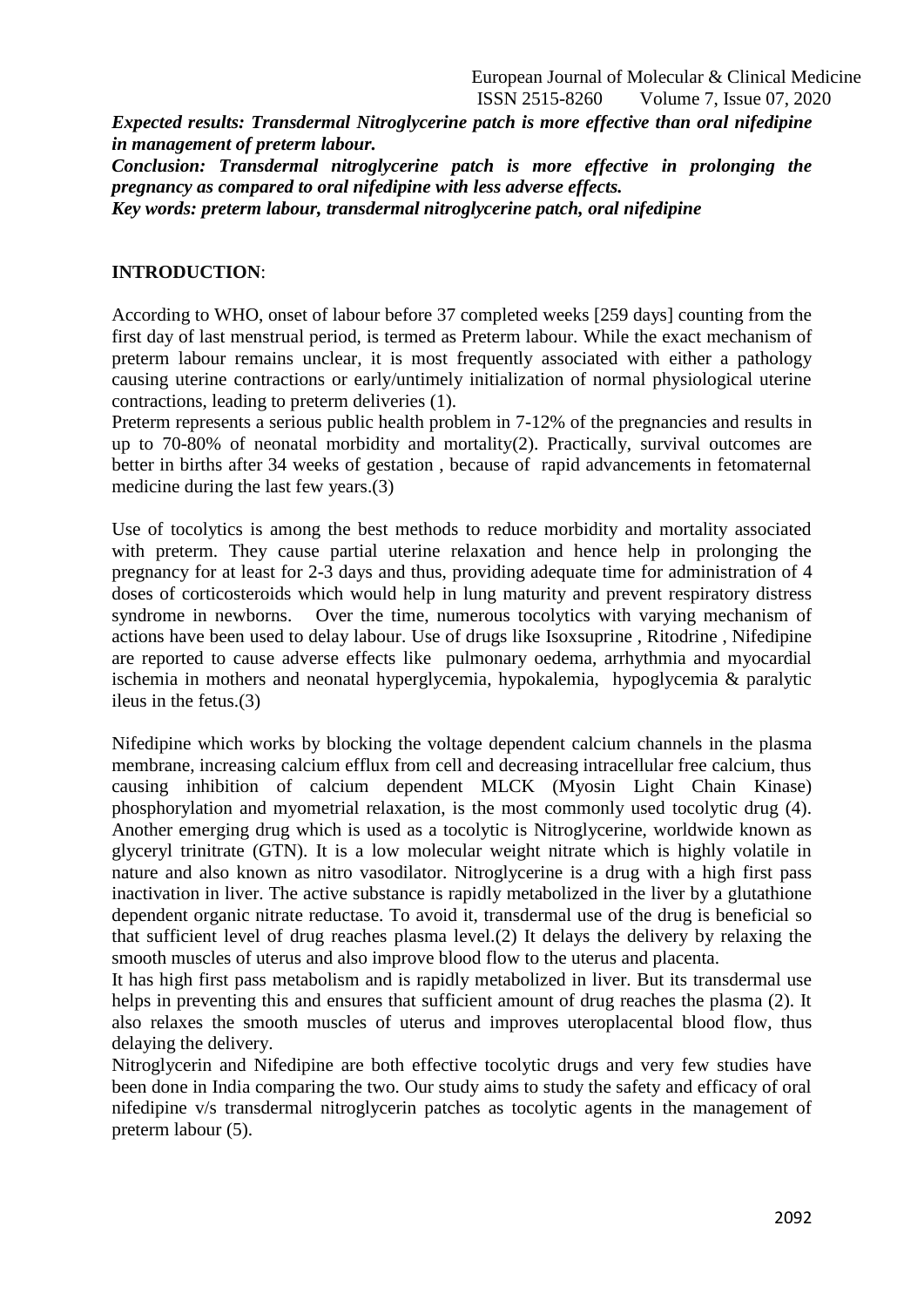# **RATIONALE:**

Various tocolytic drugs are available that are used for uterine relaxation, most of them require a strict monitoring of mother and fetus both due to their adverse effects. As Nitroglycerine is rapidly metabolized in liver, its transdermal use is beneficial due to its convenience of usage and fewer side effects. As there is hardly any local study comparing transdermal Nitroglycerine patch with oral nifedipine, so this study will be done to find out better option amongst the two and recommend a more effective therapeutic intervention for management of preterm labour.

# **AIM AND OBJECTIVES**

## **AIM**

We aim to study the comparison of the effectiveness of transdermal Nitroglycerine patch and oral nifedipine in management of preterm labor.

## **OBJECTIVES**

#### **The objectives of this study are-**

- 1) To study the effectiveness of transdermal Nitroglycerine patch in management of preterm labour.
- 2) To study the effectiveness of oral nifedipine in management of preterm labour.
- 3) To Compare the effectiveness of transdermal Nitroglycerine patch and oral nifedipine.
- 4) To study and compare adverse effects of transdermal Nitroglycerine patch and oral nifedipine.
- 5) To study and compare the fetal outcome of transdermal Nitroglycerine patch and oral nifedipine.

# **MATERIAL AND METHOD:**

**Study design:** prospective comparative observational study

Place of study: Department of Obstetrics and Gynecology JNMC, AVBRH, DMIMS (Deemed university), Wardha

**Duration of study:** September 2020 -September 2022

**Study Population**: Pregnant woman who is in preterm labour seeking care at inpatient unit of Obstetrics &Gynecology, in the, AVBRH hospital, Sawangi, Meghe, fitting into inclusion and exclusion criteria of study.

# **Inclusion Criteria:**

- Gestational age between 28-37 weeks
- Regular painful uterine contractions minimum of 4 in 20 minutes or 8 in 60 minutes.
- With intact membranes
- $\bullet$  Effacement > 80%
- Cervical dilatation between 1cm to 3 cm
- Singleton pregnancy with cephalic presentation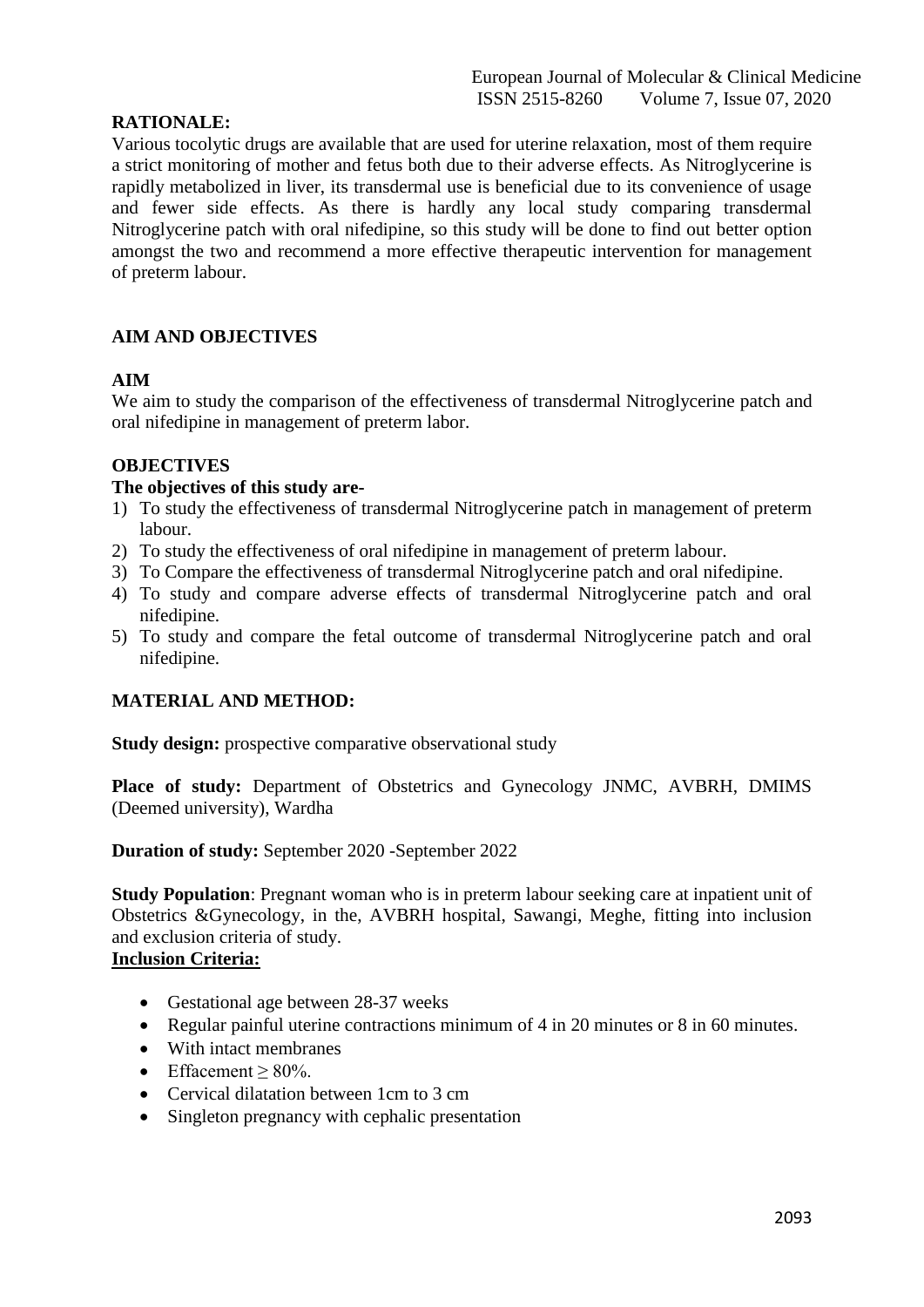# **Exclusion Criteria:**

- Antepartum hemorrhage.
- Eclampsia (or) severe pre-eclampsia
- Severe anemia
- Hypotension (Blood pressure less than 90/60 mmhg)
- Heart disease in pregnancy
- Congenital anomaly
- Intra uterine foetal death
- Foetal distress
- Chorioamnionitis
- Hydramnios
- Premature rupture of membranes.
- Sensitivity or contra indication to nifedipine/nitrates
- Treatment with other tocolytics within 24 hours.

## **Data sources/measurement:**

A total of 130 subjects full-filling the inclusion criteria will be admitted and monitored in the pre-labour room. A detailed history will be taken to exclude any contraindications for the intervention. General examination, systemic examination and a thorough obstetric examination including a detailed per abdominal and per vaginal examination will be done.

Routine investigations and an obstetric ultrasound and doppler will be done to check for fetal well-being in addition to other parameters like gestational age, placental site grading and liquor volume. Patients will be started on dexamethasone 6mg every 6<sup>th</sup> hourly for total of four doses IM and 2 doses of injection cefotaxime 1gm IV,  $12^{th}$  hourly once they are admitted.

The patients will be categorized into 2 groups, group A & group B by sealed envelope system. In this system the participating patients will be given two sealed opaque envelopes with name of group A drug in one envelope and name of group B drug in other and will be asked to pick one envelope without opening it. Patient will be allotted whichever group she selects. This process will be continued till the desired sample size is met.

Group A: Transdermal Nitroglycerine patch will be given

Group B: Tablet Nifedipine will be given orally.

For subjects assigned to **group A**, 10mg of nitroglycerine in the form of transdermal Nitroglycerine patch (Nitroderm TTS 10) will be applied on the anterior abdominal wall. If after one hour there is no subsidence in contractions strength and frequency, another patch of 10mg will be applied. Maximum dosage given will be 20mg/24hours. Patches will be changed every 24 hours till contractions terminate or to a maximum of 7 days.

Nitroderm TTS 10 patches contain 50 mg nitroglycerin and have a contact surface of 20 square cm, that releases approximately 10 mg nitroglycerine in 24 hours. It will be applied to an area which is free from sores, rashes or cuts. A new site will be used whenever a new patch will be applied.

• 1 pint of 500ml ringer lactate will be given prophylactically to avoid hypotension caused by nitroglycerine.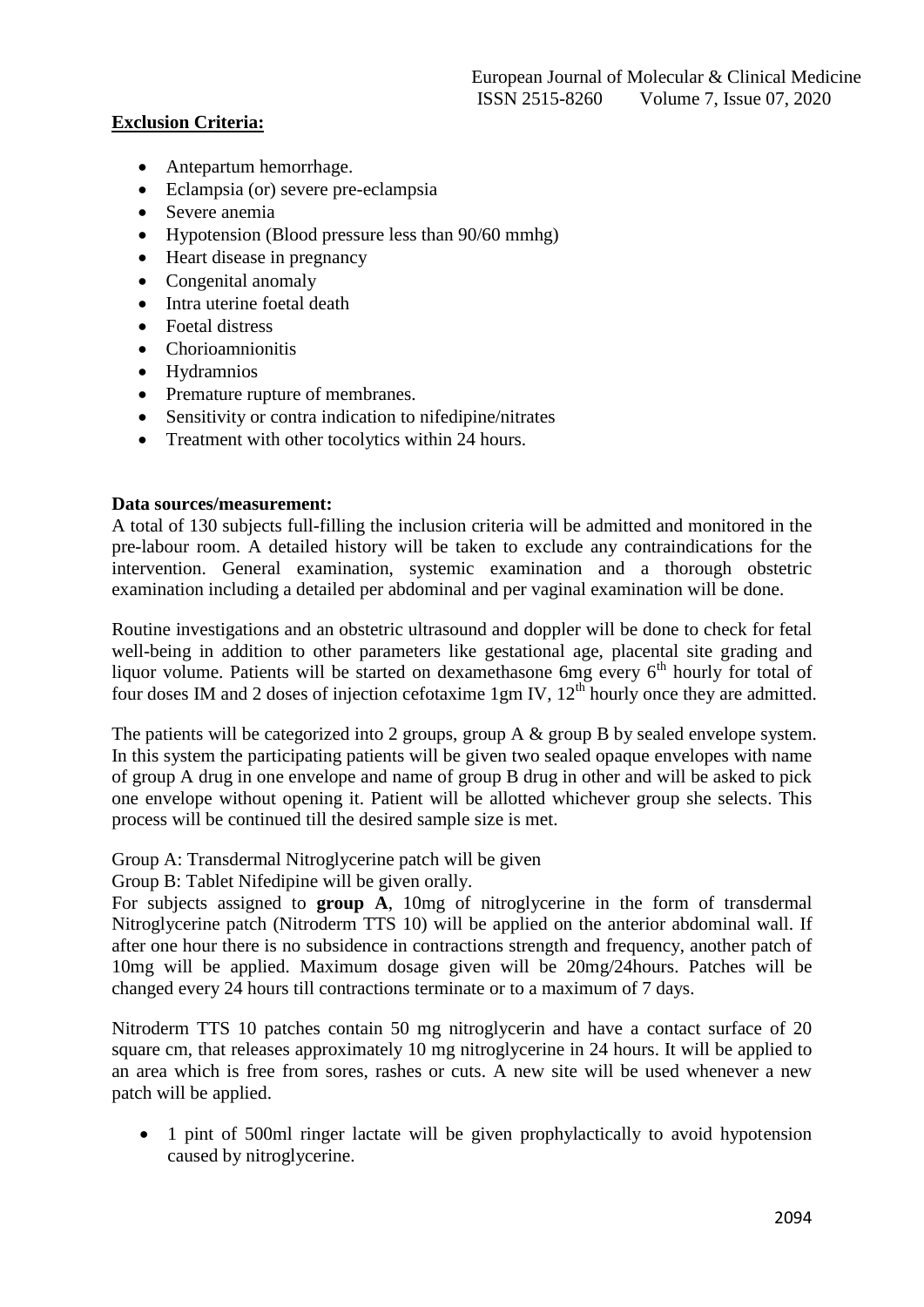- Uterine contractions, blood pressure, heart rate and fetal heart monitored every 15 minutes in  $1<sup>st</sup>$  hour, every 2 hours till 6 hours and then every  $12<sup>th</sup>$  hourly till 48 hours.
- Any side effects like nausea, flushing, headache, hypotension, fetal and maternal tachycardia etc. will be noted.

Treatment will be withdrawn in,

- 1. Patients with complains of headache,
- 2. Patients having hypotension (BP< 90/60mmhg),
- 3. Patients having tachycardia (Pulse rate >100bpm),
- 4. Patient with PROM (premature rupture of membranes).
- 5. Patients experiencing persistent uterine contractions even after 48 hours of treatment.
- 6. Patients showing evident signs of fetal distress.
- 7. Patients complaining of irritation or burning sensation in the area where patch is applied.

Treatment will be considered successful if contractions stopped and no recurrence of contractions occurred within 48 hours. Another tocolytic will be considered after 48 hours of Nitroglycerine patch if there is no subsidence of uterine contractions. For subjects assigned to **group B**, oral nifedipine 30mg once and then 20mg after 90 minutes will be given if there is no subsidence in contractions and then 20mg every  $8<sup>th</sup>$  hourly till a maximum of 7 days. A maximum dose of 130mg/day will be given to avoid any adverse effects.

- 1 pint of 500ml ringer lactate will be given prophylactically to avoid hypotension caused by nitroglycerine.
- Uterine contractions, blood pressure, heart rate and fetal heart monitored every 15 minutes in  $1<sup>st</sup>$  hour, every 2 hours till 6 hours and then every  $12<sup>th</sup>$  hourly till 48 hours.
- Any side effects like nausea, flushing, headache, hypotension, fetal and maternal tachycardia etc. will be noted.

Since 48hrs is considered adequate time for the corticosteroids to reduce respiratory complications in premature neonates hence, it is chosen as the minimum time interval for treatment to be considered successful that is if the contractions stopped and no recurrence of contractions occurred within or after 48 hours. If contractions stopped, patient will be reviewed till 37 weeks of gestation once weekly (or) follow up will be done, otherwise till delivery if it occurs less than 37 weeks. Transdermal Nitroglycerine patch (Nitroderm TTS 10) and oral Nifedipine 10mg tablets will be purchased with the help of intramural institutional grant and the study subject will not have to bear the expenses of this test. Consent will be obtained and ethical approval will be sought from institutional ethical board.

**Sample size:** Sample size: 130

Formula for sample size:

Sample size for difference between two proportions: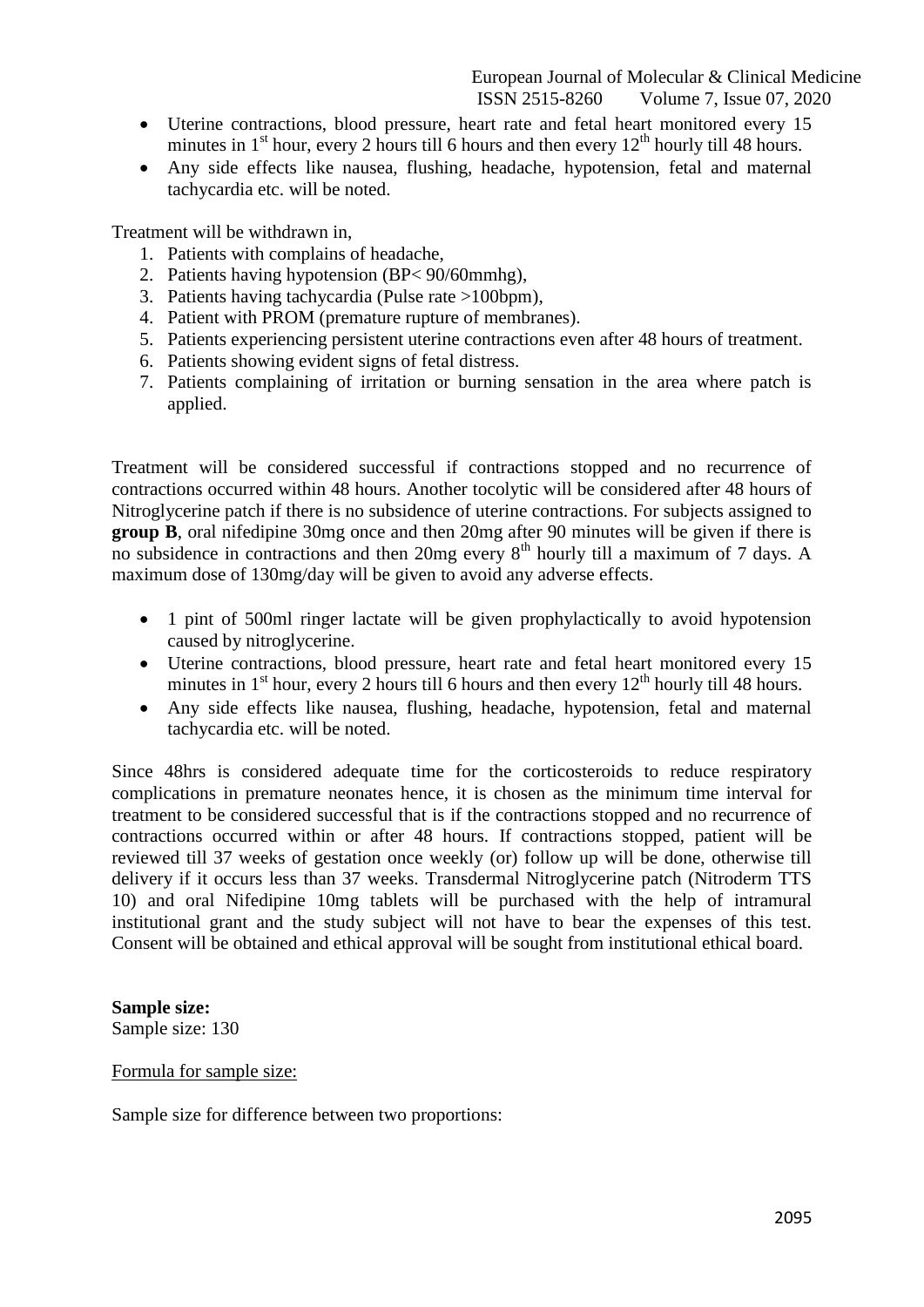European Journal of Molecular & Clinical Medicine ISSN 2515-8260 Volume 7, Issue 07, 2020

$$
n = \frac{(Z\alpha + Z\beta)^2 [P_1(1 - P_1) + P_2(1 - P_2)]}{(P_1 - P_2)^2}
$$

Where,

 $Z\alpha$  = level of significance at 5%

 $ZB$  = power of test =  $80\%$  = 0.84

 $P_1$  = proportion of efficacy of treatment in transdermal Nitroglycerine patch group = 85% = 0.85

 $P_2$  = proportion of efficacy of treatment in oral nifedipine group = 65% = 0.65

 $n = (1.96 + 0.84)^{2} [0.85 (1 - 0.85) + 0.65 (1 - 0.65)]$  $\sqrt{(0.85-0.65)^2}$ 

 $= 62.89$ 

= 65 patients in each group.

**Level of Significance**: 5% (95% CI)

**Power of the test**: 80%

**Side of the test:** Two Sided

#### **Statistical methods:**

Statistical analysis will be done by using descriptive and inferential statistics using chi-square test, student's paired and unpaired t test

#### **Expected outcomes:**

Analysis: Data will be entered into excel sheet and SPSS software version 18 will be used for analysis. Mean  $\pm$  Standard deviation will be used to express results. For comparison of continuous variables, independent sample t-test and Mann Whitney U test will be used, while categorical variables will be compared using Chi-square test. Association between variables will be calculated using Pearson's correlation test. Subgroup analysis will be done by two way Anova test. A p value  $< 0.05$  will be taken as statistically significant.

Primary outcome

• Number of hours the labor got delayed.

Secondary outcome

- Side effects of transdermal Nitroglycerine patch
- Side effects of oral nifedipine
- Neonatal outcome, meconium staining of amniotic fluid, 1 minute and 5 minutes Apgar scores, neonatal ICU admission, early neonatal death mode of delivery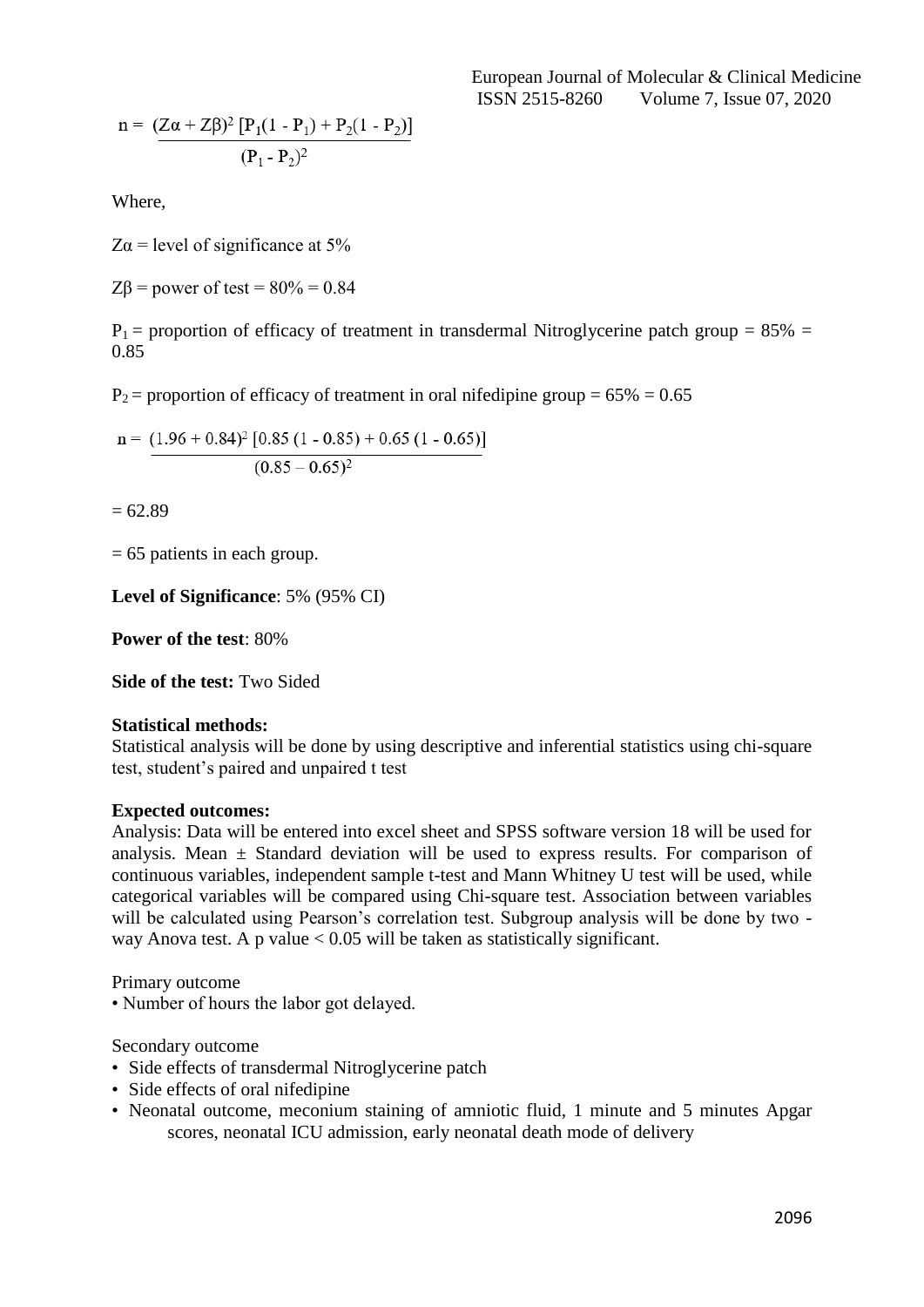## **DISCUSSION:**

Transdermal Nitroglycerine patch is more effective than oral nifedipine in management of preterm labour. Prematurity is the single greatest problem in perinatal medicine. Despite the availability of tocolytic agents the rate of prematurity has not declined over the past few years for several reasons. (6) Management of preterm births may cause a financial and emotional burden on the families thus leaving a huge psychosocial impact on them.(7)

The cause of preterm labour in unknown in about 45-50% of the cases, which is why it is important to make efforts in finding better alternatives to arrest preterm labour rather than to make attempts at preventing them. (7)

A tocolytic drug is considered successful is it reduces the number of deliveries within seven days of commencing the drug in patients with preterm labour. More the postponement of delivery, better are the perinatal and neonatal outcomes. (8)

The most common drug used to arrest preterm labour is nifedipine at a daily dose of 30-60mg daily. Various studies done worldwide have suggested that there is decrease in number of preterm deliveries within 7 days of commencement of treatment with a better fetomaternal outcome. Nifedipine has its advantages of easy administration by oral route, low neonatal complications, along with its own disadvantages also and should be used cautiously in patients with cardiovascular conditions as they may be at a risk of pulmonary oedema and cardiac failure.(1)

Studies have shown, that there is a considerable decrease in pregnant and non-pregnant myometrial contractility due to nitric oxide donation by glyceryl trinitrate. Transdermal use of nitroglycerine for management of preterm has been in use since 1996. Study done by Lees et al. back in 1994 reported that all 20 women with preterm labour enrolled in a pilot study experienced suppression of uterine contractions after the use of transdermal nitroglycerine patch, suggesting that NTG can be used as a safe and effective tocolytic agent(9). A number of studies have been reported on use of different medications for induction of labour(10-14).

Relaxation of smooth muscles of myometrium is brought by nitric oxide and CGMP. There is decreased excretion of CGMP and nitrite in early pregnancy, thus increasing their plasma levels, following which there is an increase in nitric oxide concentration in the myometrium. At the term approaches in pregnancy there is reduction in myometrial and decidual nitric oxide levels which increases their contractility.(15) Nitric oxide in NTG helps in reducing the increased contractions which occurs towards the end of term.

#### **Conclusion:**

Nitroglycerin and Nifedipine are both effective tocolytic drugs and very few studies have been done in India comparing the two. However, in this study we aim to conclude that transdermal nitroglycerine patch is more effective in the management of preterm labour as compared to oral nifedipine with less adverse effects and a better fetomaternal outcome.

#### **REFERENCES**

[1] Hubinont C, Debieve F. Prevention of Preterm Labour: 2011 Update on Tocolysis. J Pregnancy. 2011 Nov 15;2011:941057.